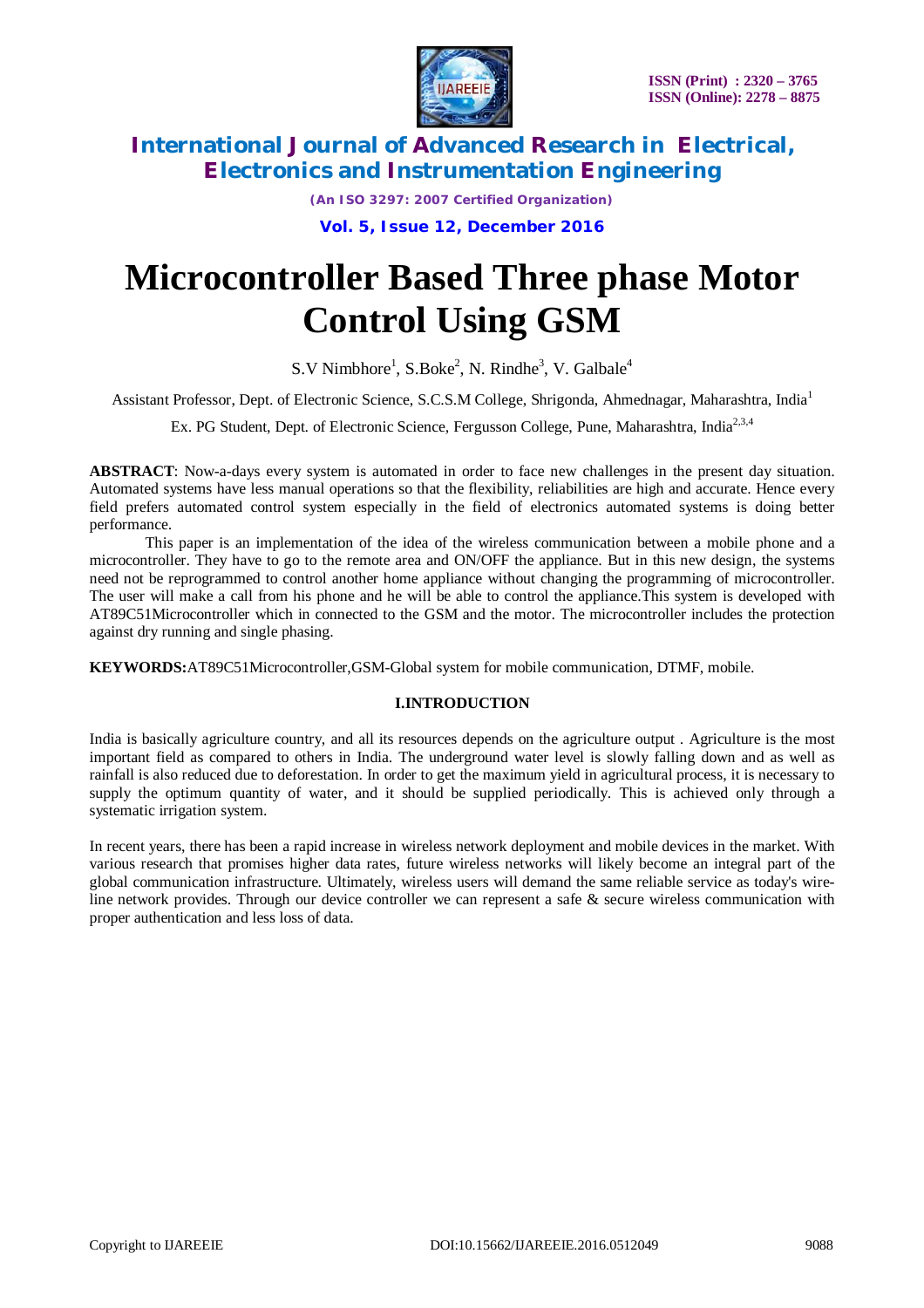

*(An ISO 3297: 2007 Certified Organization)* **Vol. 5, Issue 12, December 2016**



This cell phone having wireless GSM remote controller helps the farmer to handle agricultural pump sets easily. It also helps the farmer toirrigate the crops in proper schedule. Farmer can set the total running time of pump set to be run. This "CELL PHONE BASED MOTOR CONTROL WITH VOICE ACKNOWLEDGMENT SYSTEM" is a boon to agriculturists. It can help the Indian farmers to save life in case of snake-bite during night time, saves water, time and electricity. Cell phone is a device for everyone in today's world.

Wireless Remote controller for Pump set is an add-on device to be fixed up with the button starter to control and monitor motor, pump set from remote location. This device is working with the help of GSM network support. Client can use Vodafone, Aircel, Airtel, BSNL Pre-paid SIM cards.

### **II**.**SYSTEM MODEL**

The method used to carry out this project is the principle of serial communication in collaboration with embedded systems. This project has a Cell Phone Based Motor Control with Voice Acknowledgment, which will be used as the electronic device, and also a mobile phone having GSM modem, which is the latest technology used for communication between the mobile and the embedded devices.

System will work like when the user wants to ON/OFF the device; he has to make simple call in his mobile defining the messages by pressing key from keypad of mobile phone, for example key 1 is pressed then get a result as 'MOTOR ON' in voice message is heard to client, the microcontroller inside the system is programmed in such a way that when the modem receives any message the microcontroller will read the message from serial headphone and verify for the pressed key, if it is correct then it will start performing the desired task.The system block diagram shown below.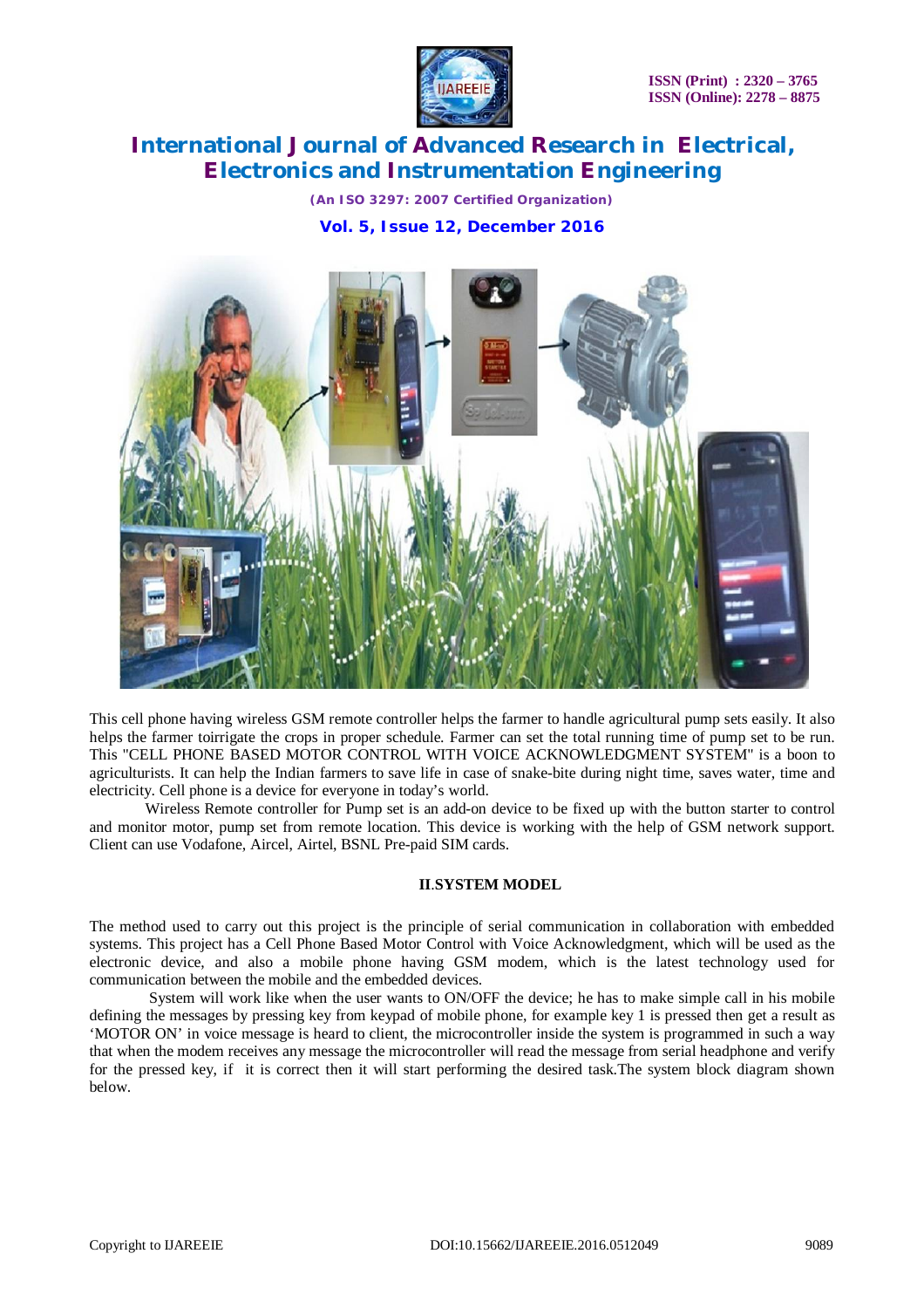

*(An ISO 3297: 2007 Certified Organization)*

## **Vol. 5, Issue 12, December 2016**



## **Figure-1 System Block Diagram III.CONTROLLER MODEL**

The microcontroller used in this case is ATMEL AT89C51. Cell phone made by Nokia model- 5800 is used as the GSM modem, in this prototype model. We use the APR33A3 IC which is multi-section sound record IC, which gives voice acknowledgment. The results presented in the thesis support the proper functionalities and working of the system.

The figure below shows the experimental setup of Microcontroller based three phase motor controller using GSM with voice acknowledgement system for irrigation system.



**Figure-2 Experimental setup**